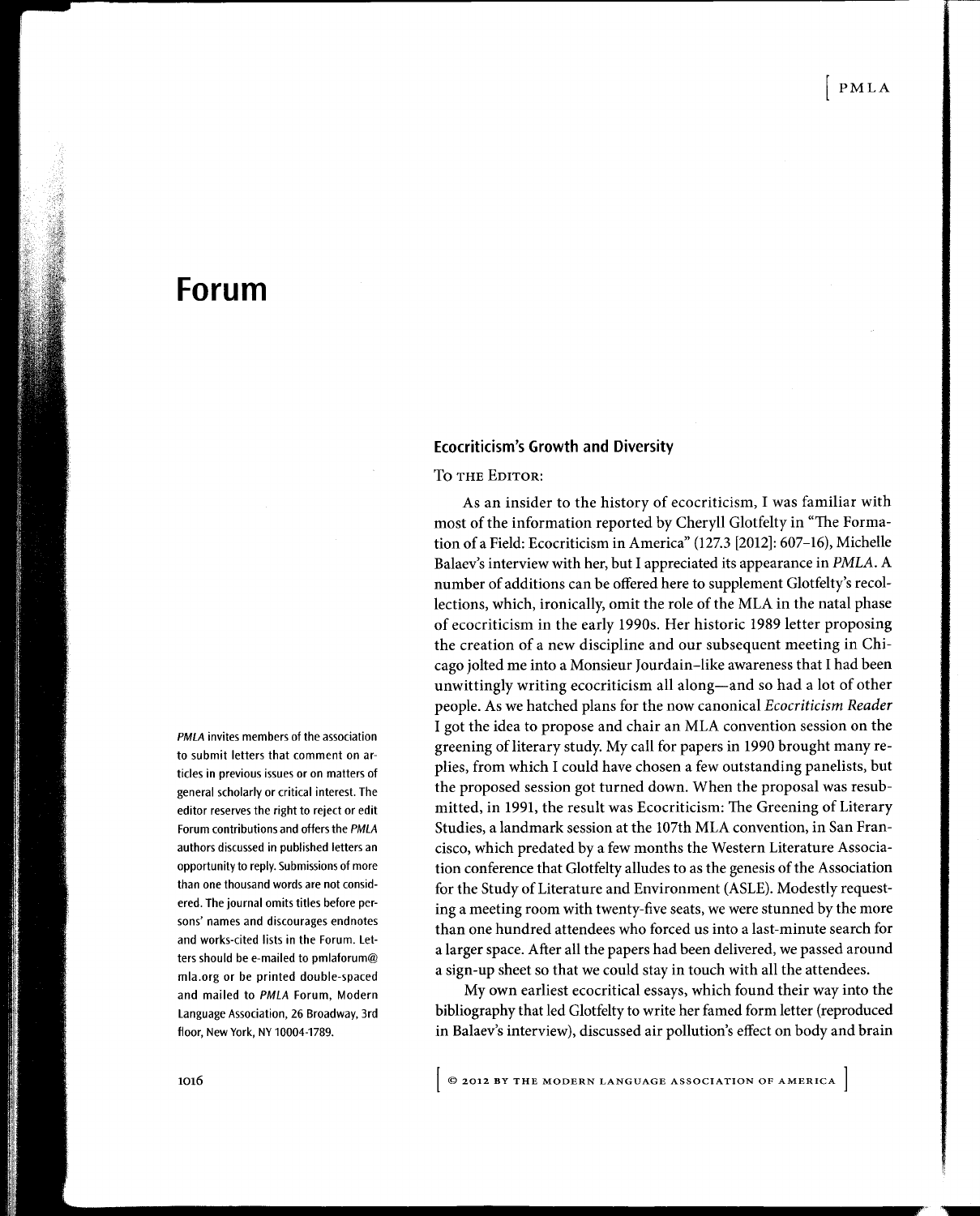**Foas familiar with** ..:r'in "The Forma-  $-$  : 607-16), Michelle ::ionc€ in PMLA. A .:t Glotfelty's recol- :. in the natal phase -59 letter proposing , .i meeting in Chi- . ness that I had been had a lot of other  $\exists$ : $\sigma$ criticism Reader ' .:on session on the ' brought many re ing panelists, but : rposal was resub reening of Literary ,.:ion, in San Fran- -.terature Associa-  $\cdot$  of the Association \lodestly request-  $\Box$ nned by the more . .-minute search for  $\Box$  we passed around . the attendees.  $\pm$  their way into the

letter (reproduced ,n body and brain

.]

 $\sim$  MERICA

 $[ PMLA \qquad \qquad 127.4 \]$ 

and had little, if anything, to do with nature writing, the originating genre of the ecocritical movement, now vastly expanded into multiple disciplines. Lurking under the surface of those early writings were intimations of Darwinian evolution, the force of the environment on the human body, and the nature of consciousness. Today a proliferation of fields, such as behavioral ecology, treats subjects like these. In June 2001 |oseph Carroll's talk at the ASLE conference at Northern Arizona University, Flagstaff, "Adaptation, Environment, and Literary Study," gathered up some of the ecocritical threads woven through his already influential book Evolution and Literary Theory and offered life-changing epiphanies for the humanities. What there began as a Darwinian ecology opened doors from the humanities into the sciences-most recently, into paleoanthropology and archaeology-and, in my case, into consciousness studies. This trajectory can be seen in my 2009 book The Nature of Being Human: From Environmentalism to Consciousness. After the book's final chapter, "My Life as a Robot," I pursued its theme-"eco" with a vengeance!- even further in my essay "Free As We Need to Be." Few readers of that overview will fail to notice the extent to which "[t]he old order changeth, yielding place to new." My article "How We Became So Beautiful and Bright: Deep History and Evolutionary Anthropology" entails still broader perspectives (see http://hfromm.net/professional). Most of these writings would not exist without the generative force of ecocriticism, extending well beyond the earlier social challenges of ecofeminism, environmental justice, capitalist critique, environmental law, and subaltern-cultures studies, among other disciplines.

Indeed, as I write this letter, Science, Nature, and the news media dependent on them are reporting on the trillions of microbes constitut\_ ing a microbiome in our guts and on our skins. These almost invisible life-forms (our own personal Higgs bosons), like the more visible, biologically diverse animals from whom we derive, dissolve the traditional, humanist boundaries between an imperial "us" and a merely ancillary

"environment." Even a discipline as modest as ecocriticism, having expanded so greatly over the past twenty-five years, can be sure that infinite worlds remain for exploration.

> Harold Fromm Institute of the Environment University of Arizona, Tucson

### Reply:

I appreciate Harold Fromm's emphasis on the diverse approaches found in the ecocritical field and on the relevance of ecocriticism to the goals and activities of the MLA because this was the future envisioned by the early scholars. Ecocriticism is an expansive, interdisciplinary field of study that arose from a shared desire for a new literary theory and practice. This shared interest has made ecocriticism a robust field that continues to grow, as seen in the newest ecocriticism program in the United States: the literature-and-environment program that started in the fall of 2012 in the English department at the University of Idaho, spearheaded by Scott Slovic, Jennifer Ladino, Erin James, Janis Johnson, and Jodie Nicotra. The field is also becoming rooted as an academic discipline around the world, in countries such as China, India, Brazil, and Australia, to name only a few.

Although it may be enticing to try to pinpoint the exact second when ecocriticism was born, the formation of a discipline is never that clean. The field grew out of a community of scholars interested in the wide relations between peoples and places, society and nature, literature and the environment. The ecocritical field was building across conferences, disciplines, and institutions over several decades to gain a critical momentum in the early 1990s that led to the founding of ASLE in 1992.

In foraging in the ecocritical past to find stories of the field's origins, I chose to start with Cheryll Glotfelty, who initiated the idea for the first ecocritical anthology in the l9g9 letter that she wrote as a graduate student. My longer project entails a series of interviews of the major ecocritical scholars who were active in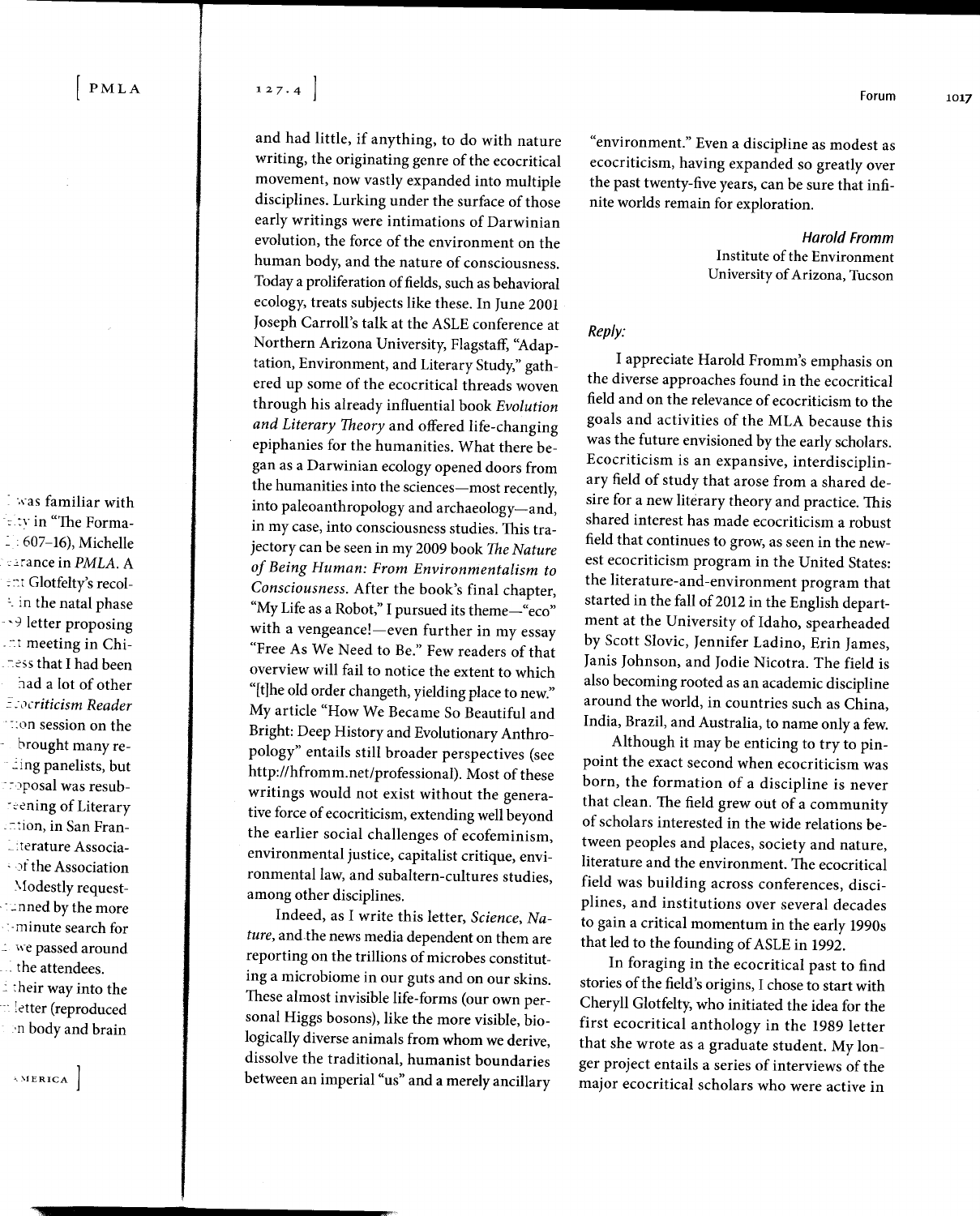the formative years of the field, which will accompany my interview with Glotfelty. Her letter and the ideas brought forth in it, along with the anthology she coedited with Fromm, helped catalyze the public recognition of a field. In this old, wrinkled letter (complete with handwriting in the margins), Glotfelty invites others to help develop ecocriticism as a discipline, collaborate with her on an ecocritical anthology, and circulate an ecocritical bibliography (she attached her own twenty-page bibliography). The collaborative spirit that pervades her letter is a characteristic element that defines not only the historical formation of ecocriticism in America but also the interdisciplinarity across traditionally separated fields that continues to define ecocriticism. In addition, Glotfelty's letter expresses a type of sustainable intellectual ethos that inquires how we as scholars can preserve and expand a critical practice, as well as how we might make our work matter in the world.

This latter concern has been contained by the term social activism, but it can also be understood as the extension of a literary criticism that connects the meanings inside and outside of texts. Glotfelty's question "How can one, as a literary critic and teacher, contribute to the ecological health of the planet?" is a pivotal concern that ties together the spheres of the personal and public, the individual and society (610). While ecocriticism places this concern at the forefront of its practice, the question of how academic scholarship relates to the wider world always underlies literary criticism.

The ability to cross traditional borders, innovate, diversify, and collaborate that characterizes ecocriticism also defines many principles of literary criticism today. Literary criticism is by nature theoretically and practically dependent on different systems of knowledge and types of interpretation that elucidate meaning, value, and form. To a certain degree, literary theory and criticism are necessarily invested in exploring the problem of the connection between the personal and political, the theoretical and practical. Perhaps the term social activism is a misnomer because literary theory and criticism

are anchored in the trade winds of language and experience that produce ethical dilemmas arising from the relation between ideas and actions.

The question remains for literary criticism as it does for society: "What is the connection between the text and world, ideas and actions?" In thinking of the relation between scholarship and activism that seems most urgent in ecocriticism, I am reminded of a poem by Adrienne Rich (1929-2012), entitled simply "18," that addresses this question of connection between inner and outer worlds. The poem's speaker explains:

The problem is

to connect, without hysteria, the pain of any one's body with the pain of the body's world For it is the body's world they are trying to destroy forever (Your Native Land, Your Life;

New York: Norton, 1986; print; 100)

The full poem expresses a tragic view of existence that imagines the individual as disconnected from her own body, other individuals, society, and nature. Yet the speaker articulates the need to reconnect the broken ties between self and other, mind and body, and human beings and nature in order to fully inhabit one's life. The disparate self exists in the desire to return to the other-body, society, environment. This attempt to harmonize self and other can also be understood as the effort to interpret existence, which is a view traced back through the historical development of literary theory and criticism. As found in Rich's poem, the act of locating knowledge in the relations between two worlds of meaning, a gesture of connecting parts to the whole that ties the individual to society and to nature, speaks to the linking of diverse disciplinary worlds that accompanies literary analysis. One of the refreshing elements of ecocriticism that has allowed it to thrive in different parts of the world is its ability to situate the problem of interpretation in the relational dynamic between theory and social action.

> Michelle Balaev Wake Forest University

> > I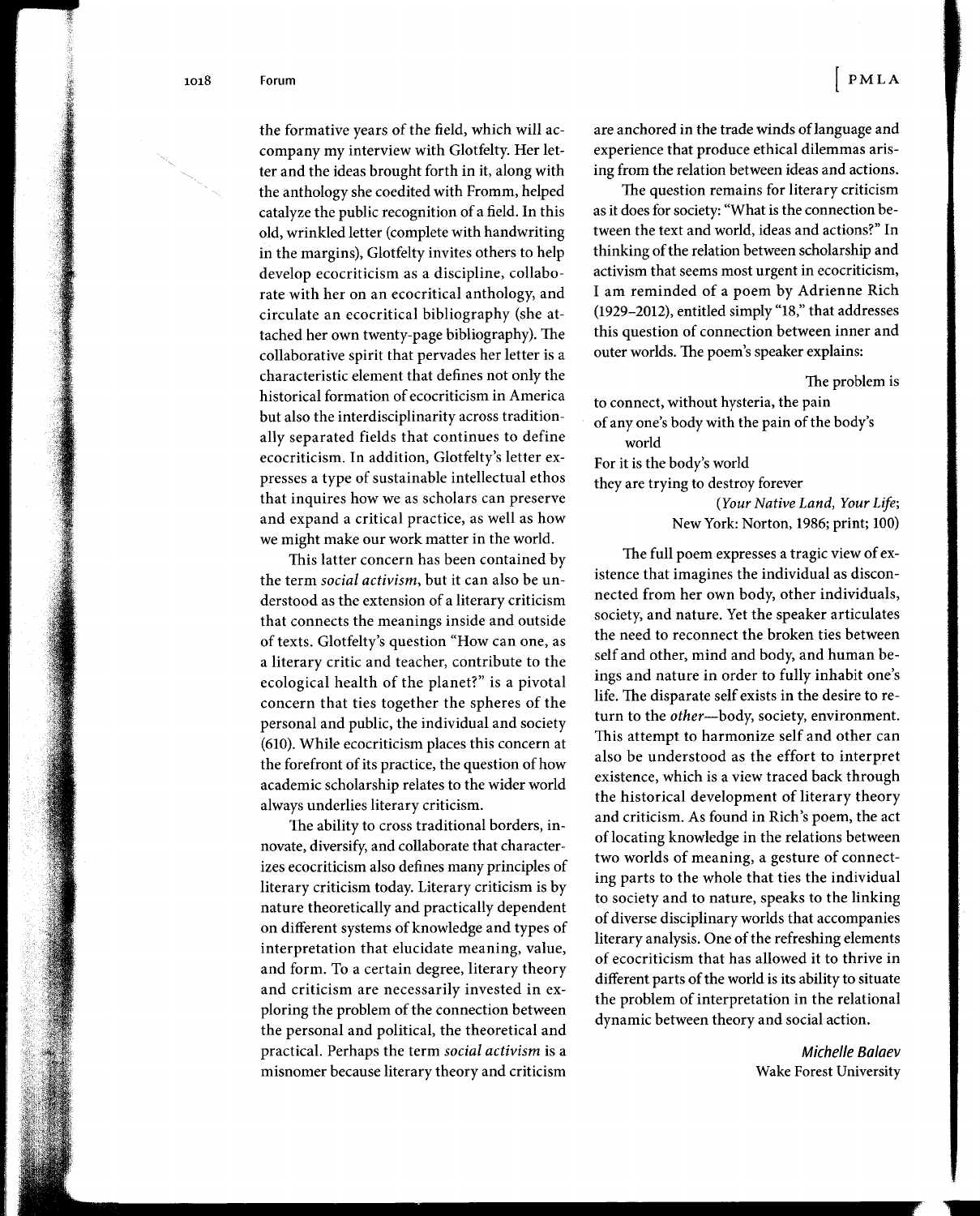## PMLA

nds of language and hical dilemmas arisen ideas and actions. for literary criticism the connection be-Leas and actions?" In  $\sim$ een scholarship and zent in ecocriticism,  $\scriptstyle\stackrel{\scriptstyle\sim}{\scriptstyle\sim}$  by Adrienne Rich  $\sim$  18," that addresses  $\therefore$  between inner and reaker explains:

The problem is athe pain **Tain of the body's** 

#### rever

we Land, Your Life; n. 1986; print; 100)

a tragic view of exadividual as disconother individuals. speaker articulates troken ties between dy, and human befully inhabit one's in the desire to reciety, environment. fielf and other can effort to interpret **Taced back through** tof literary theory  $\pm$ ich's poem, the act ः relations between resture of connectties the individual reaks to the linking  $\pm$ s that accompanies refreshing elements wed it to thrive in its ability to situate in in the relational  $\dot{z}$  social action.

Michelle Balaev se Forest University

## $127.4$

Reply:

I am chagrined that I forgot to mention the 1991 MLA convention session that Harold Fromm organized and on which I presented. Fromm's idea of proposing a special session on ecocriticism at the convention to raise interest in the topic and perhaps to garner essays for the anthology bore fruit, and thanks to him The Ecocriticism Reader features essays by three of the panel's participants: Alison Byerly, Cynthia Deitering, and William Howarth, the respondent. (The third presenter was Sean O'Grady.) Now that my memory is jogged, I recall the madcap scramble for a bigger room and the impromptu collection of people's names and addresses. The resulting mailing list was used to announce the formation of the Association for the Study of Literature and Environment (ASLE) less than a year later, at the 1992 Western Literature Association (WLA) conference in Reno.

I'm wondering if I may have forgotten the MLA's role in the natal phase of ecocriticism because I and many early ecocritics have tended to think of the MLA as an antagonist rather than an ally? To many of us the MLA looms as a large, intimidating, conservative association whose first answer is likely to be no, suggesting a code to crack, a wall to breach, a party to crash. Because the MLA is the major American professional organization for the study of language and literature, it is important for any new critical movement to try to be represented at the MLA convention and in PMLA. But the way is full of roadblocks, and acceptance comes only belatedly, well after a field is already established.

Recognizing the power and importance of the MLA, in the early 1990s I formally applied to add a discussion group on literature and environment. The answer was no. So, after ASLE was formed, Mike Branch and I began to pursue the possibility of ASLE's becoming an allied organization of the MLA. We learned that to be considered an allied organization—and thus have a voice at the annual convention—an organization must have been in existence for at least six years, have bylaws and scholarly publications, and have organized at least two prior special

1019

sessions. In due course we applied, and ASLE finally became an allied organization, holding its first entitled MLA convention sessions in 1998.

The conservatism built into the MLA protects this prestigious association from the embarrassment of indulging in passing critical fads and entertaining offbeat political perspectives. But its insurance against risk is bought at the price of innovation. Since the exciting 1991 MLA special session, Fromm has proposed two other special sessions on emerging directions in literary studies, one on literary Darwinism, the other a few years later on enactive criticism. Both were turned down.

Given this history of rejection, I was surprised when Michelle Balaev informed me that she intended to submit our interview to PMLA and stunned to learn that the interview was accepted, slated to be published with a cluster of essays on sustainability, an essay on climate change, and another on waste. Some ecocritics will view the greening of the MLA with skepticism, reluctant to trade ecocriticism's radical edge for suspect respectability. However, I believe that the mainstreaming of environmental criticism will give scholar-activists leverage to teach green and to press for curricular and policy changes at the colleges and universities where they work.

Still, I hope that we can build on the changes instigated by *PMLA*'s recent editors and continue their effort to make the MLA and PMLA more receptive to new ideas. I would love to see PMLA be as cutting-edge in literary studies as Science and Nature are in the sciences. Wouldn't it be great for the media to report on new ways of thinking recently published in PMLA? Wouldn't it be refreshing if experimental, controversial, and even wild ideas were granted sessions at the MLA convention? A word of advice, however: schedule those sessions in big rooms. As the pace of change in the world accelerates, I would like to urge the MLA leadership to ask how the world's largest professional organization for the study of modern languages and literatures-and its annual convention and journal-can be made more avant-garde. The changes may have to be